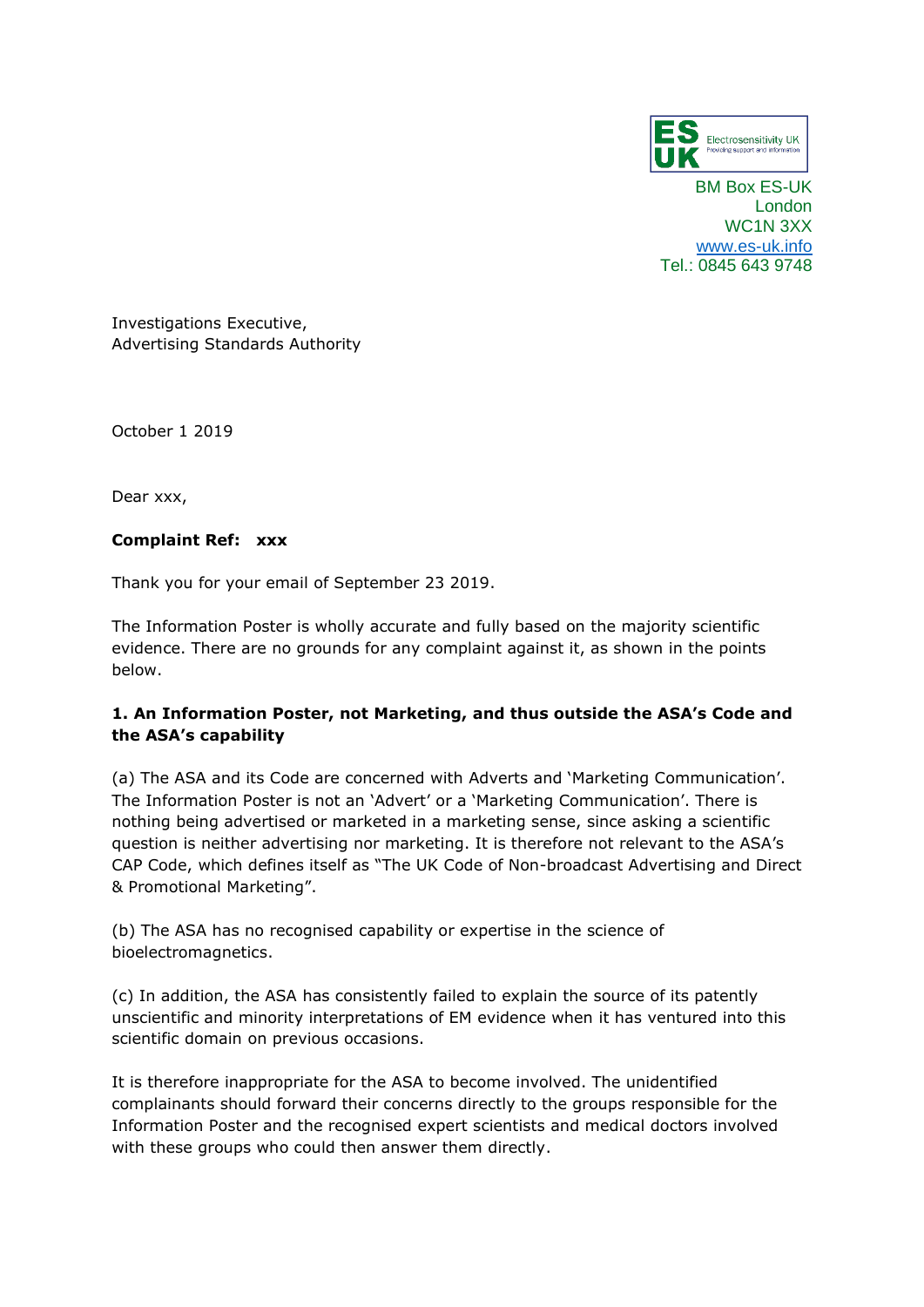# **2. The Information Poster does not mislead (3.1) in any way**

(a) Even if the ASA considers that a question about scientific information is a form of advertising and marketing, the Information Poster is totally scientifically based on the latest scientific evidence. In addition the scientific evidence is that adopted by the vast majority of the relevant expert scientists. It therefore cannot mislead in terms of scientific accuracy and the majority scientific viewpoint.

(b) To suggest that 5G has been proved safe would be clearly against the vast majority of the scientific evidence on 2G, 3G and 4G radiation, which is the same as used for current 5G.

(c) In addition, it would be highly misleading to state that 5G is safe. There have been no tests on 5G's safety so far, although existing evidence already proves that its type of radiation is unsafe.

(d) Future 5G systems will probably use millimetre waves. Millimetre waves have been proved to be unsafe in many ways. They are also used as offensive weapons in electronic warfare and even in crowd control where they have not been banned on safety grounds.

(e) It is absurd to claim that the open-ended question on the safety of 5G can be misleading, at least in the normal use of the English language. The Information Poster asks a legitimate safety question: How safe is 5G? This safety question on electromagnetic energy has been asked since it was discovered that all forms of EM energy can be unsafe. This is why there are safety questions and safety precautions over EM fields, radio frequency (RF) wireless radiation, gamma-rays and x-rays. The seven-nation REFLEX research study funded by the European Union in 2004 showed that the health effects in the form of genotoxic DNA damage (micronuclei DNA strand breaks) are similar or greater for 24-hour exposure to an ordinary GSM 1800 MHz mobile phone at SAR 1.3 W/kg (i.e. within the UK safety limit of 2.0 W/kg and the FCC's of 1.6 W/kg), compared with 0.5 Gy gamma-rays or exposure to 60 CT scans. The findings of this government-backed study well illustrate that wireless radiation of the type used and planned for 5G is unsafe. This has been proven in many studies. Therefore it is reasonable for this Information Poster to question the degree of safety of 5G.

(f) The unbiased, open-ended question used allows any reader to decide either that the question is irrelevant and stop reading, or that they need more information and continue reading. An open-ended question asked by the vast majority of expert scientists cannot mislead.

(g) As explained below, at no point in the Information Poster was there any possibility of misleading a reader by not representing the majority scientific viewpoint or failing to attribute the sources of the quotations. The Information Poster represents the majority scientific viewpoint and attributes the quotations. It does not mislead in any way.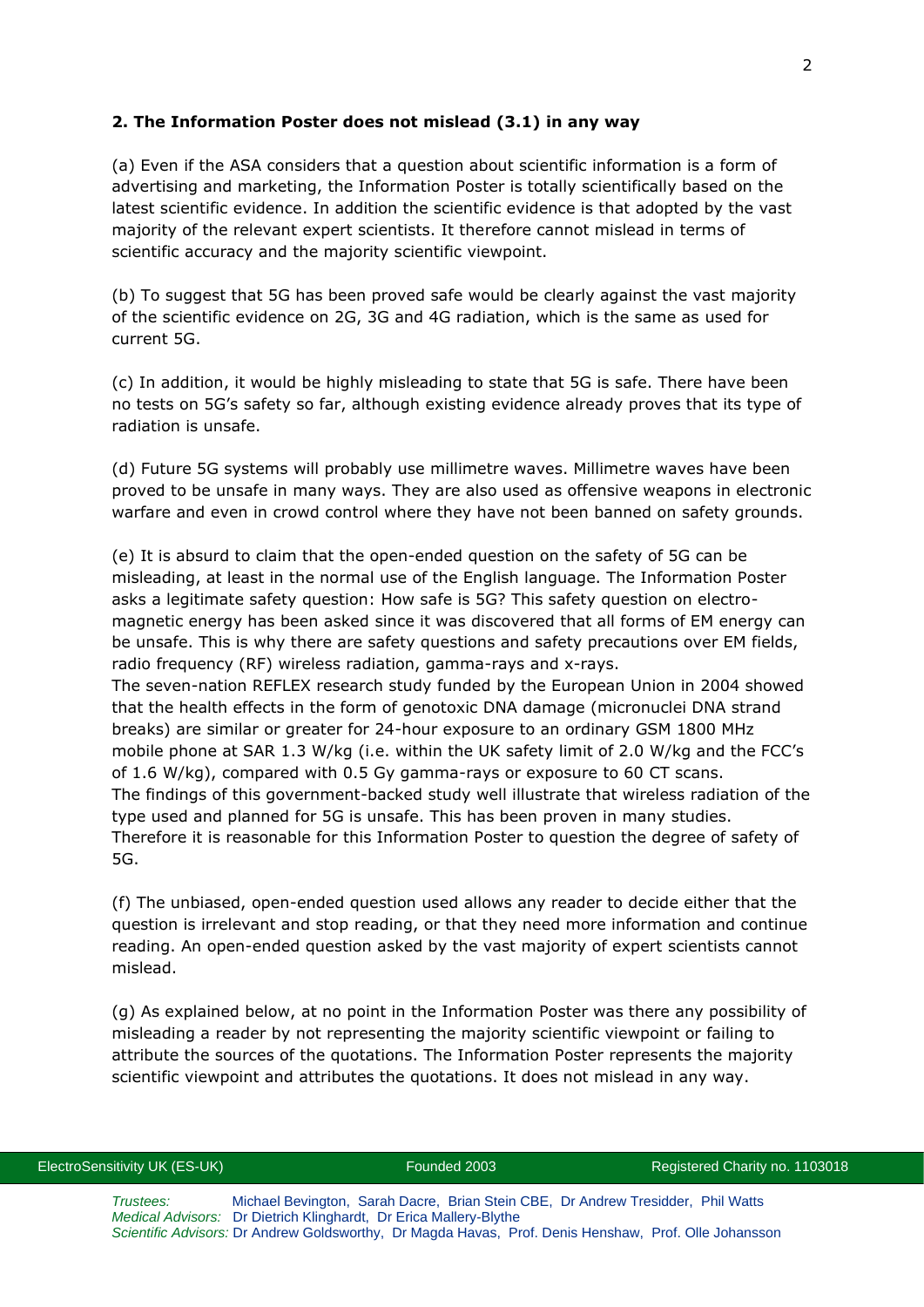# **2.The information Poster does not exaggerate (3.13)**

(a) It is absurd to claim that the question - "How safe is 5G?" - is an exaggeration. An open-ended question cannot exaggerate. It can equally be accepted or rejected or ignored by the reader, but the question cannot be an exaggeration since it is simply an unbiased question.

(b) As explained above, all forms of EM radiation can be considered safe or unsafe. This is the reason why international safety groups and safety guidelines exist, such as Bioinitiative 2012, EUROPAEM EMF Guidelines 2016, ICNIRP 1998, IGNIR 2018, Seletun 2010, and USSR 1959. The fact that all these international guidelines have proposed varying values for public safety levels, some 10 million times lower than others, shows that the international scientific community but has been asking the question about safety for over the last six decades and is still doing so.

(c) Your email refers to the World Health Organization's (WHO) online factsheet entitled "Electromagnetic fields and public health: mobile phones". However

(i) it is not peer-reviewed, whereas the ASA requires peer-reviewed studies as valid evidence,

(ii) it is out of date, since it was published in 2014 and states that it will be replaced by 2016 by the WHO's risk assessment, although this has not yet (September 2019) been published,

(iii) it is factually incorrect in numerous aspects,

(iv) it omits established confirmation of RF as a cause of electrosensitivity (ES) and cancer among many other proven adverse outcomes,

(iv) it confirms the published views by leading world experts in this field that the WHO is 'unscientific', it does not protect health from the established harm of RF wireless radiation and 5G, and that its major conflicts of interest in its support for the wireless industry 'seriously undermine' its credibility, and

(v) it makes no reference to 5G.

All of these points negate the relevance of this WHO factsheet to the complaints.

(d) This WHO factsheet, as a non-peer-reviewed opinion piece, does not give its author, but it was probably approved by the leader of the WHO EMF Project who is a trained electrical engineer, not a medical physician with experience in diagnosing real electrical sensitivity (ES) as expected for assessing the established health risks from EM radiation. The WHO has shown itself unable to deal scientifically with these issues because (i) it is dependent on its parent body, the United Nations, with its predominant interests

in trade and commercial development rather than health,

(ii) it has been legally subservient in matters of radiation since 1959 to the IAEA whose role is to exploit radiation as much as possible, and,

(iii) indeed, [The EMF Call](https://www.emfcall.org/) of 2018 by leading scientists in this area was specifically to address this recognised problem that the WHO is now regarded as 'unscientific' in its approach to the established dangers of RF wireless radiation including 5G and it is failing to provide guidelines which are protective of human health.

| ElectroSensitivity UK (ES-UK) |                                                                                  | Founded 2003 | Registered Charity no. 1103018 |
|-------------------------------|----------------------------------------------------------------------------------|--------------|--------------------------------|
| Trustees:                     | Michael Bevington, Sarah Dacre, Brian Stein CBE, Dr Andrew Tresidder, Phil Watts |              |                                |

*Medical Advisors:* Dr Dietrich Klinghardt, Dr Erica Mallery-Blythe *Scientific Advisors:* Dr Andrew Goldsworthy, Dr Magda Havas, Prof. Denis Henshaw, Prof. Olle Johansson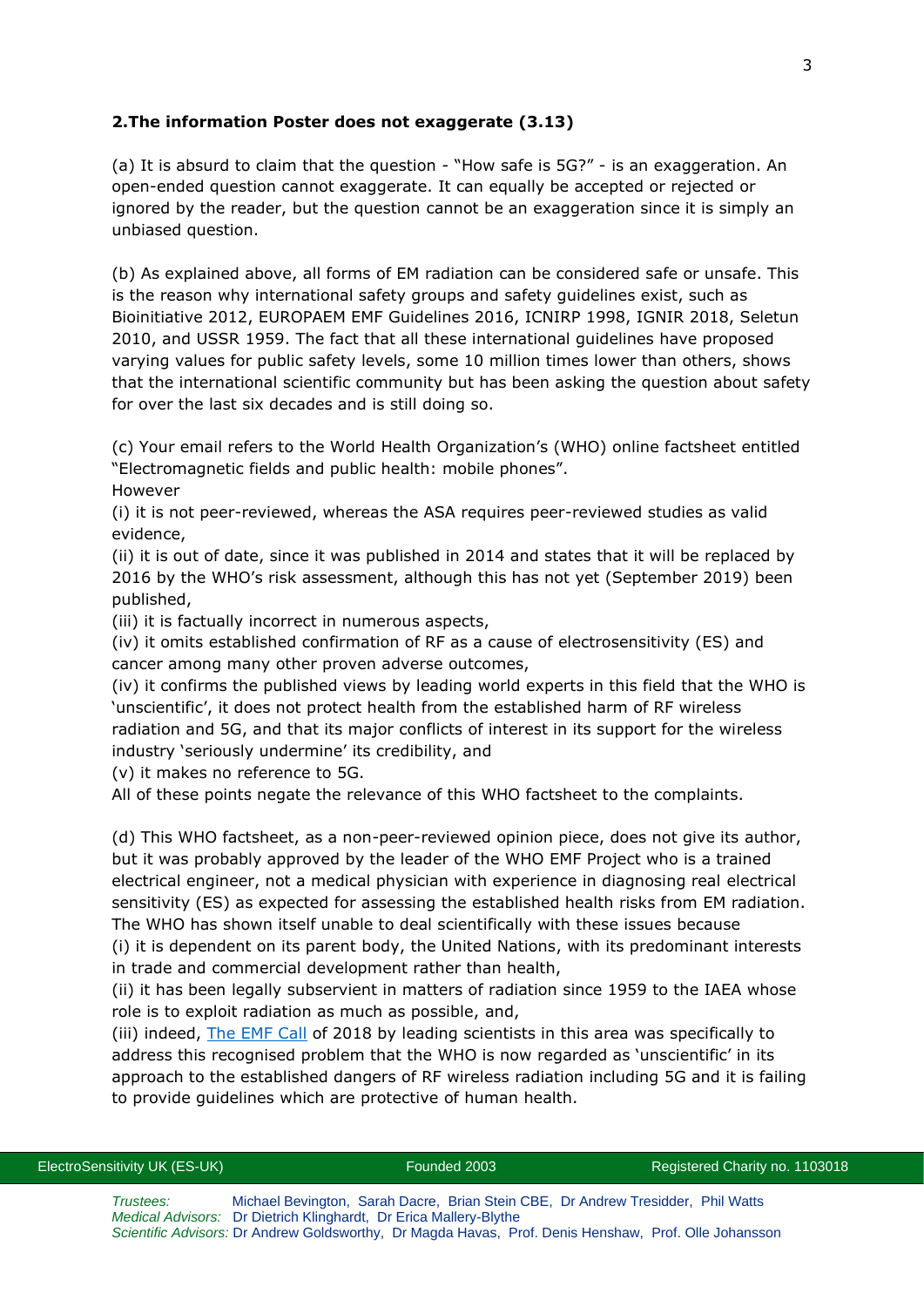(e) Your email also refers to the [UK] Government's reliance on its 'independent expert group in the UK'. This online document is also not peer-reviewed and thus unacceptable to the ASA as evidence. It relies significantly on the invalidated AGNIR 2012 Report, which leading scientists have asserted should have been retracted long ago. (i) It was not peer-reviewed and so should not be used as evidence by the ASA. (ii) It has been shown to be 'unsafe' in that it ignored up to 80% of studies showing adverse health effects and cherry-picked the few which failed to find an effect. (iii) It was a blatant example of conflict of interests, since it depended on contributions and views of the government's own employees and thus was not an independent review. (iv) Its committee was composed of people holding a single and invalidated viewpoint based on Schwan's heating mistake of 1953, all part of the minority-viewpoint cartel controlling PHE, AGNIR, SCENIHR, ICNIRP and the WHO EMF Project, all of which support the wireless radiation industry.

(f) The UK government has a very poor record on this issue of the established and proven harm from RF wireless radiation.

(i) In the 2019 Westminster Hall debate MPs stated that they sought to help their constituents who were injured by the current high levels of EM exposure in the UK. They complained that the UK government refused to acknowledge this issue and instead acted like a 'brick wall' when it came to accepting the science and mitigating RF harm.

(ii) The complaints to the PHSO by over 80 UK citizens seriously harmed by the failure of the government's Public Health England (PHE) to acknowledge the established science on the dangers of RF wireless radiation began in 2013 but it has still to be resolved. The government wrongly believes it has the right to deny or ignore the majority-viewpoint scientific evidence and therefore PHE does not have to admit or even state, for instance, that EM exposure including RF wireless radiation and 5G is a 2B or 2A human carcinogen according to the WHO's IARC.

(iii) Denials of harm from the Department of Health and Social Care (DHSC) still refer to the notorious AGNIR 2012 report, even though this has been shown to be unscientific, unsafe, and the product of conflicts of interest, as explained above.

(iv) The DHSC claims to review studies on health damage from EM exposures, but the DHSC's COMARE also admits that it has its delegated responsibility for this to the unelected private minority-viewpoint group ICNIRP, part of the cartel supporting the wireless industry.

(v) The DHSC has no means of engaging with the majority-viewpoint scientists in this area. In 2017 it abandoned its AGNIR committee, set up as a front in 1990 to reduce criticism of its unscientific approach. Its COMARE committee, a similar front to cover up the evidence of cancer clusters near reactors, decided in 2019 to abandon its plan to form a subcommittee on non-ionising radiation.

(g) Your email also refers to Nicole Scholz's European Parliament Briefing "Mobile phones and health: Where do we stand?" of March 2019. This is not peer-reviewed and should be rejected as scientific evidence for an ASA review, as with all the other documents listed in your email. It is unscientific in several key ways.

(i) It upholds SCENIHR 2015, despite this being part of the discredited minorityviewpoint cartel, as explained above.

(ii) It still holds to the long-invalidated heating hypothesis based on Schwan's 1953

ElectroSensitivity UK (ES-UK) Founded 2003 Registered Charity no. 1103018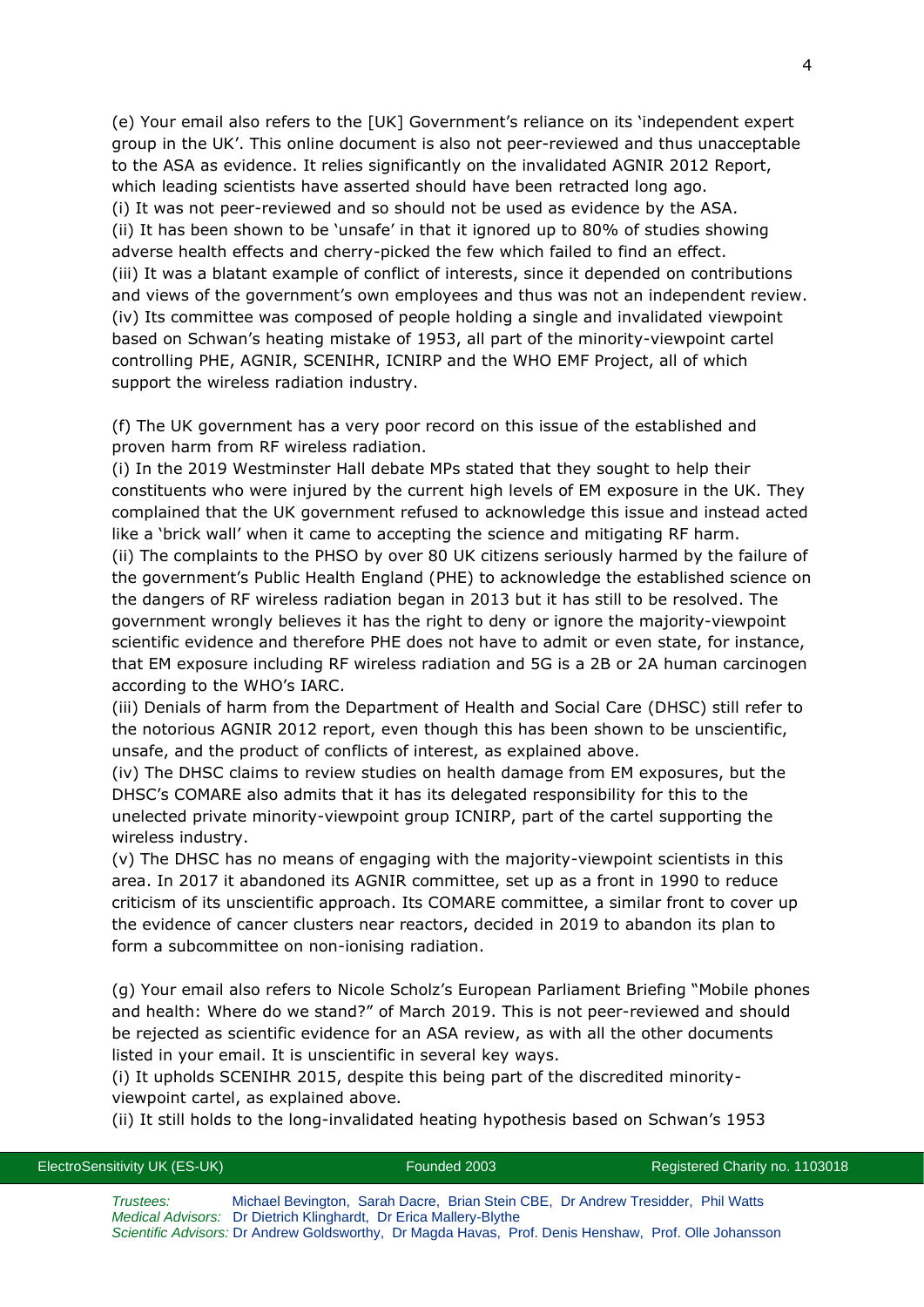mistake, and thus rejects the European Environment Agency's Recommendation to adopt a Precautionary Approach. This Precautionary Approach would require a moratorium on 5G and more stringent safety guidelines for the general public, including pregnant women, children, the elderly, the sick, people sensitive to EM radiation and people with chronic immune conditions. A Precautionary Approach has legal status in the EU, but this Briefing adopts a contrary and apparently illegal approach.

(iii) It fails to recognise the European Parliament's vote of 2009 by 522 to 16 that governments should reject the WHO ICNIRP's short-term heating guidelines as 'obsolete' and replace them with biological long-term guidelines.

(iv) It fails to recognise the Council of Europe's Parliamentary Assembly vote of 2011 calling on member states to recognise the urgent needs of people sensitised to EM exposures and create 'white zones' appropriate for them (see IGNIR's [EQZ\)](https://files.persona.co/72583/Press-Release-IGNIR-EQZ-v4-23-Sept-2019.pdf).

(v) The latest [review](https://www.ommegaonline.org/article-details/The-Prevalence-of-People-With-Restricted-Access-to-Work-in-Man-Made-Electromagnetic-Environments/2402) of surveys estimates that 3.6% of the population (27 million people in Europe) are sensitised to EMFs and RF wireless radiation like 5G, and 1.2% (9 million) are severely affected. The scientifically proved and well established condition of all such people relates to the implementation of the Equality Act 2010 as regards 5G and the Information Poster's question: How safe is 5G?

(vi) The Briefing regards the question "How safe is 5G?" as valid and important. In fact, it is essential to the future existence of human beings and wild-life in Europe, since 5G like other RF radiation has established teratogenic, toxigenic and fertility effects impacting the future of life in Europe, as reflected in the Information Poster.

(h) Your email adopts the minority viewpoint position.

(i) It refers only to non-peer-reviewed invalidated claims by the minority-viewpoint cartel supporting the wireless industry. These comprise some 20-30 individuals, none of whom is a medical physician with experience in diagnosing and treating real sensitivity to RF radiation.

(ii) In contrast, the majority viewpoint, accepting the established proof of ES and cancer as caused by RF wireless radiation and EM fields or their role as a co-carcinogen, is represented by some 240 involved scientists who have signed the [International EMF](https://www.emfscientist.org/)  [Scientist Appeal.](https://www.emfscientist.org/) These are thus a majority over the industry cartel of some 240 to 30. (iii) Similarly some 200 involved scientist have signed the EU [5G Appeal](http://www.5gappeal.eu/) to halt 5G, and the [Stop 5G on Earth and in Space: International Appeal](https://www.5gspaceappeal.org/) has over 150,000 signatures. (iv) The Information Poster's question is neutral and follows neither the majority or minority viewpoint, but clearly it is a scientifically valid question to ask how safe 5G is. (v) The question is also highly pertinent to the future of the human race. Some leading experts predict a rise in autism to 50% of boys within decades if RF continues to grow exponentially, along with continued plummeting fertility and further wildlife loss.

(i) There is not a single peer-reviewed study proving that RF wireless radiation like 5G is safe. Nor can there be, since RF wireless radiation and thus 5G has long been established as harmful.

In contrast:

(i) The majority-viewpoint scientists, accepting non-thermal adverse effects, can refer to thousands of peer-reviewed studies establishing their concerns (see, for instance, [Selected Studies on ES and EHS\)](http://www.es-uk.info/wp-content/uploads/2018/05/Selected%20ES%20and%20EHS%20studies.pdf).

(ii) The WHO's IARC declared EM x-ray and gamma rays as a class 1 human carcinogen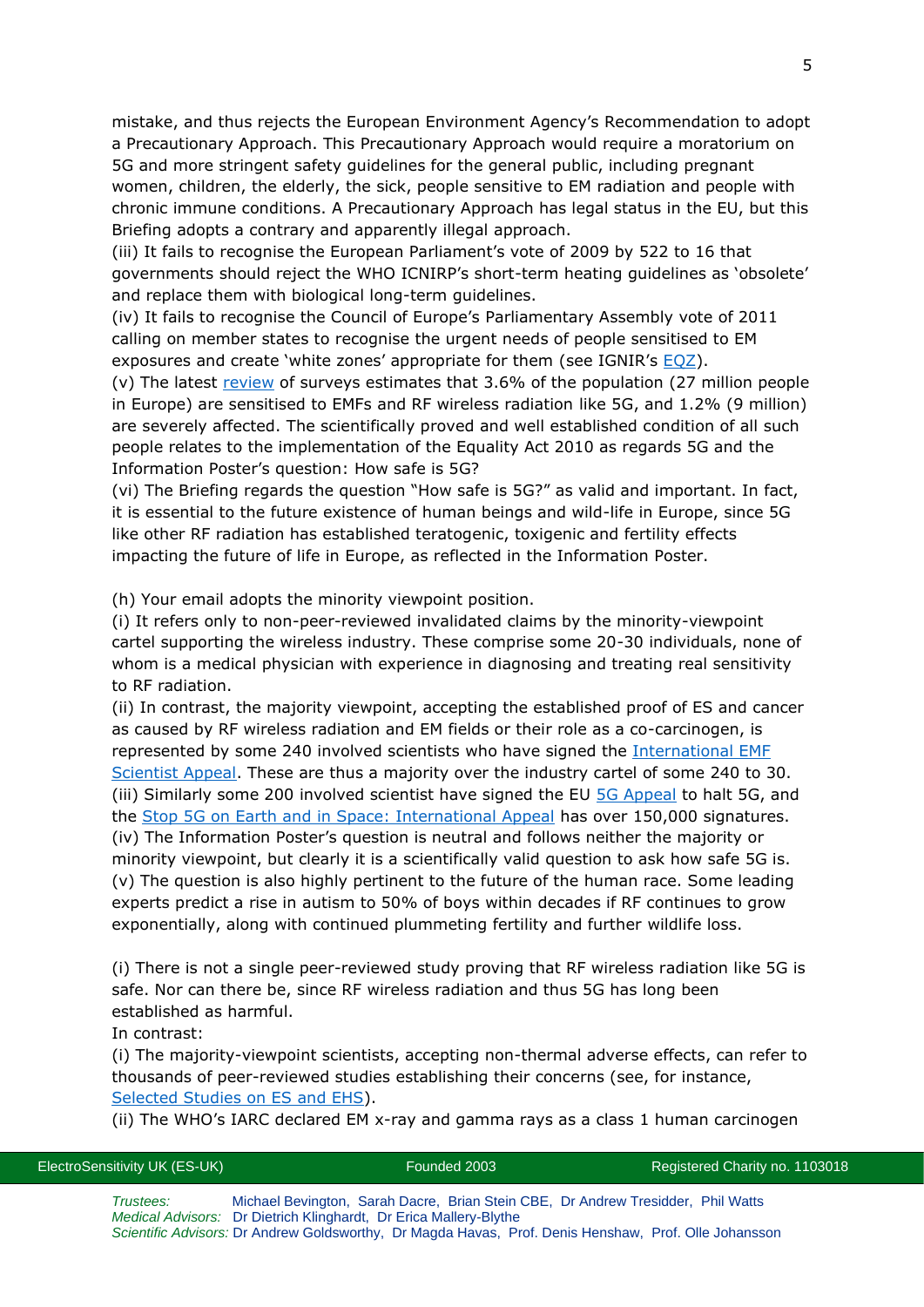(1999), EM ELF as a class 2B human carcinogen (2001), EM visible blue light at night as a class 2A human carcinogen (2007), and EM RF wireless radiation as a class 2B human carcinogen (2011).

(iii) The IARC now regards the reassessment of RF wireless radiation as a high priority. (iv) The NTP and Ramazzani studies, according to the majority of scientists, provide 'sufficient animal evidence' which, with known mechanisms like VGCCs and oxidative stress, already meets the requirements of IARC's class 1 and thus requires that RF should be reclassified as a class 1 certain human carcinogen.

(v) This would mean that the issue of 5G safety has already been been answered in such a way that governments urgently have to reduce RF exposure to safe levels.

(vi) As noted above, the WHO and UK government are far behind the established science on the dangers of 5G and similar RF wireless radiation. In the UK more authoritative and up-to-date sources of relevant, reliable, majority-viewpoint evidence include information from: [ES-UK,](http://www.es-uk.info/) [IGNIR,](https://www.ignir.org/) [PHIRE,](http://phiremedical.org/) [Powerwatch,](https://www.powerwatch.org.uk/) [SSITA,](https://ssita.org.uk/) [Radiation Research Trust,](https://www.radiationresearch.org/) [Wifiinschools](http://wifiinschools.org.uk/) etc.

(vii) There are hundreds of groups world-wide with internet sites, most giving much more accurate and up-to-date scientific information than is available from the WHO's outdated and inaccurate opinions, dated 2014 on mobile phones and 2005 on EHS. See e.g. [Links: Electrosensitivity.co.](https://www.electrosensitivity.co/links-1.html)

(j) As mentioned above, millimetre waves, planned for 5G, are already in widespread use for military warfare and in some civilian crowd control. This confirms that this type of 5G radiation can cause adverse reactions in the ordinary population and especially those sensitive to it, something which even the wireless industry and the ASA cannot deny. Many people who have been sensitised to RF wireless radiation have to use the same protective netting and materials developed by the military for protecting their own troops from electromagnetic assault. People in the UK today are living in tents or cars in remote areas to escape the harm caused by EMFs and RF wireless radiation like 5G. The numbers of people harmed by EMFs and RF wireless radiation appears to be constantly growing, with contacts to our charity increasing by 10% per year for over a decade.

(k) The legality of 5G and similar RF wireless radiation is under growing scrutiny now that effects such as sensitivity to EM exposure and cancer has been proven in numerous scientific studies and are accepted by the majority-viewpoint scientists.

(i) The unsafe nature of RF wireless radiation such as used in the initial 5G roll-out has been recognised in UK courts since 2012 and sensitivity to it has been diagnosed by some NHS GPs and hospital consultants since 2013.

(ii) The first legal cases against 5G deployment have succeeded in countries like Australia in 2018-19, and many others are planned there and worldwide.

(iii) There is concern that the lack of informed consent in the health testing of the beamforming features of 5G, means that its deployment contravenes the Nuremberg Code. (iv) Some countries have banned 5G because of its lack of proven safety, as have some towns in the UK.

(v) Although members of the minority-viewpoint cartel supporting the wireless industry, as explained above, prefer to make generalised assumptions implying the safety of 5G and similar RF wireless radiation, while also calling for more research, most refuse to state that it is safe. Thus the UK government has been very careful to admit uncertainty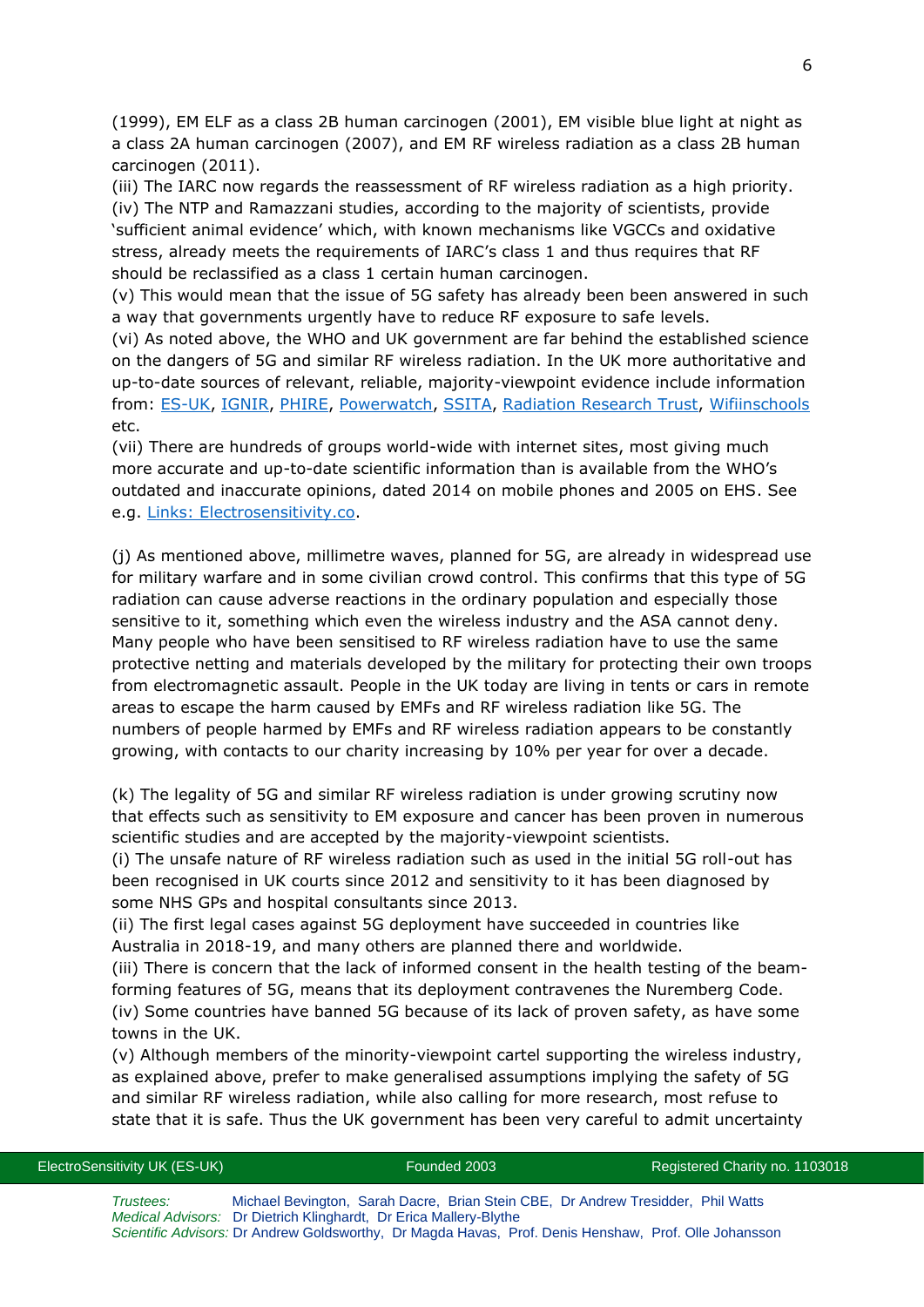by stating that there is no proof that 5G or similar RF wireless radiation is safe, only that they have failed to find 'consistent' or 'convincing' evidence of harm. Both terms are unsatisfactory as not being scientifically explicit and in contradicting the established science which has proved that effects of RF wireless radiation include sensitivity symptoms and cancers. They also admit that environmental radiation levels are likely to increase with the introduction of 5G.

(l) The growing interest in the safety of 5G and similar RF wireless radiation led to two major scientific international conferences in London in September 2019, where experts from America and Europe explained the latest science and research. This would have helped the ASA and their complainants to see where the majority-science viewpoint stands on 5G safety at present.

(m) The UK Government is aware of people for whom 5G is not safe and who are sensitive to RF wireless radiation, since it states that it follows WHO and ICNIRP. (i) In 2002 ICNIRP stated that governments must protect such people by adopting nonthermal safety guidelines below its own short-term and heating guidelines. The fact that the UK Government has not yet implemented the ICNIRP's requirement in this respect shows that the safety of 5G remains a very big issue among many people in the UK. (ii) A UK government-sponsored survey found that 4.0% (2,680,000 people in the UK) are sensitive to RF wireless radiation and EM fields, and 1.8% (1,206,000) are severely affected, while another [survey](https://www.ommegaonline.org/article-details/The-Prevalence-of-People-With-Restricted-Access-to-Work-in-Man-Made-Electromagnetic-Environments/2402) estimated 0.65% (435,000) are denied full access to work or education because of their sensitivity to EMFs and RF wireless radiation, like 5G. (iii) The UK government rejected making wireless smart meters compulsory partly on health safety grounds on November 29 2011.

(iv) The NHS warns that children under 16 should not use mobile phones except for essential purposes.

(n) Other countries have banned Wifi and mobile phones in schools for safety reasons, such as France, and have launched EM hygienic campaigns, such as Cyprus and Berkeley CA, and yet others have rejected ICNIRP's short-term heating guidelines, such as China, India, the USSR and some European states, covering a third to half the world's population. The safety of 5G is a rapidly growing issue, with the BBC repeating a report over 5G dangers four times on a single day in June 2019 and the UK media reporting recently that thousands in Switzerland demonstrated against 5G dangers.

(o) 5G's established and proven lack of safety, together with the wireless industry's denials and refusal to accept the majority established scientific evidence, is corroborated by the Phonegate scandal, similar to the Dieselgate or Emissionsgate scandal. (i) This Phonegate scandal concerns the sale of mobile phones with actual radiation emissions exceeding levels reported in their accompanying documentation. This apparent deception means that some mobile phones fail to comply with even ICNIRP's 1998 shortterm heating guidelines, let alone international long-term biological guidelines. (ii) ANFR's testing in France in 2015 found that 90% of mobiles tested exceeded ICNIRP's guidelines when used next to the body. Some models were subsequently withdrawn from sale.

(iii) In the USA testing by the Chicago Tribune in 2019 also found radiation levels

*Trustees:* Michael Bevington, Sarah Dacre, Brian Stein CBE, Dr Andrew Tresidder, Phil Watts *Medical Advisors:* Dr Dietrich Klinghardt, Dr Erica Mallery-Blythe *Scientific Advisors:* Dr Andrew Goldsworthy, Dr Magda Havas, Prof. Denis Henshaw, Prof. Olle Johansson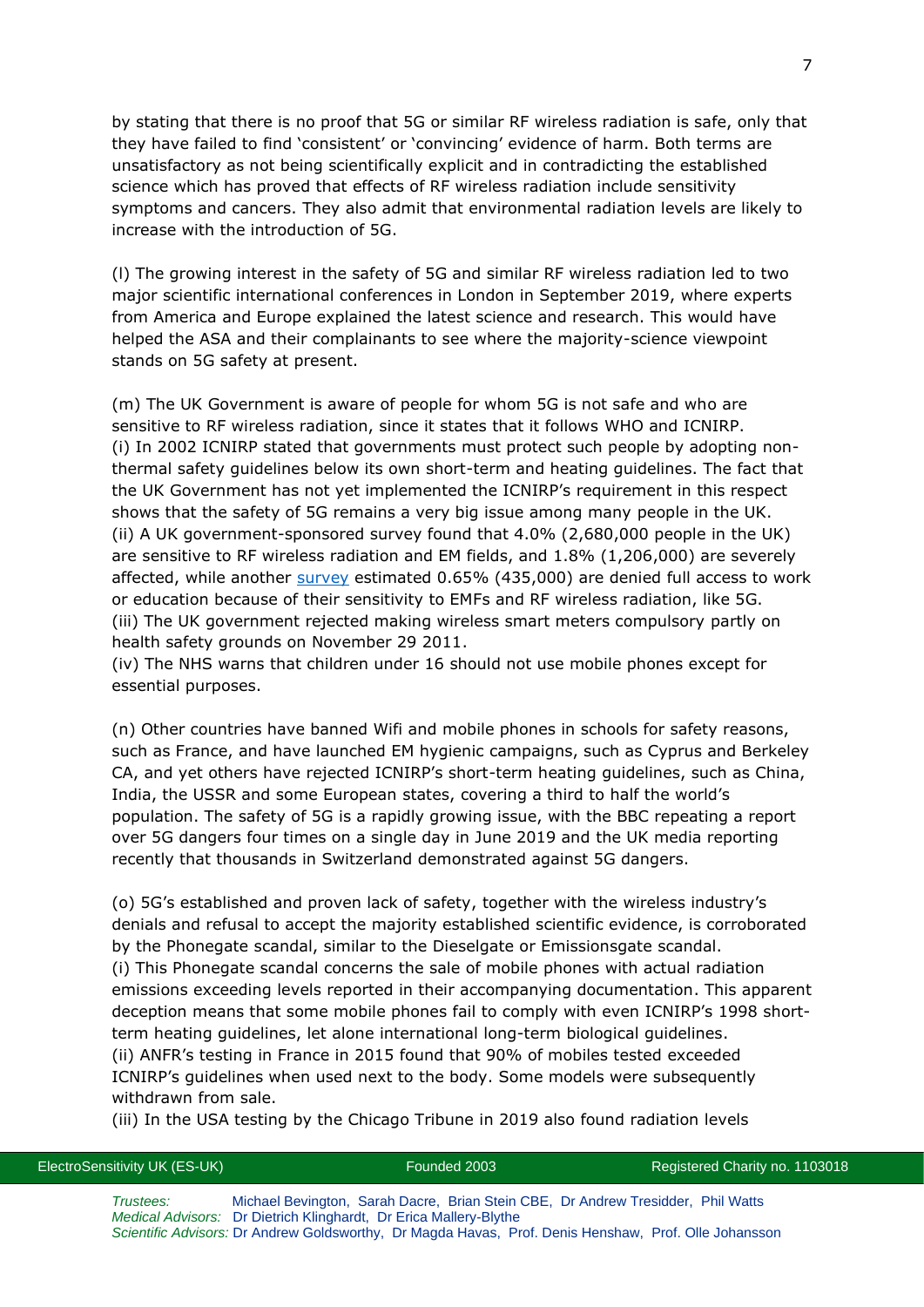allegedly exceeding FCC guidelines, leading to an investigation by the FCC and class action lawsuits against Apple and Samsung.

(iv) It is not clear why similar models of mobile phones on sale in the UK do not yet seem to have been subjected to investigation and action by trading standards officers or PHE. Nor is it clear why the public has not been warned by trading standards or PHE of the danger that, if they have purchased abroad a mobile implicated in the Phonegate scandal, their mobile may be emitting excessive radiation.

(v) 5G phones will apparently be likely to contravene not only long-term biological safety guidelines but even existing ICNIRP short-term heating guidelines, unless these latter guidelines are relaxed, or attempts made to adapt the phones so that they stop transmitting if the antenna is held too close to the body. This means that it is vital that the radiation levels of 5G mobile phones should be investigated carefully and impartially if users are to be kept safe, as encapsulated by the Information Poster's question: How safe is 5G?

### **3. Positive reception of the Information Poster**

The Information Poster "How safe is 5G?" has been very well received by members of the public around the UK. It has featured in several of our recent information campaigns, including the last one, referred to by the ASA, and the charity has not received a single criticism directly. Our series of Information Posters have been used and applauded around the world as well balanced and scientifically accurate, based on the latest evidence and majority viewpoints. The trustees do not wish to follow the pro-industry cartel in denying the scientific evidence or mislead readers with its minority viewpoint, a process described by the experts in this field as 'unscientific' and 'corruption'.

# **4. ASA's record on EM: unscientific, biased and subject to conflicts of interests**

(a) The ASA has consistently refused to identify the authors of their rejections of the majority-viewpoint science on EM issues. This is unacceptable scientifically.

(b) The ASA prejudged their comments on a previous Information Poster, saying that they would find against it, which they subsequently did, despite remonstrations by their Independent Reviewer. This is unacceptable procedurally.

(c) The ASA is financed by marketing communication advertisers. These include mobile phone companies who may consider that their profits may be affected by the ASA's decisions. This is an unacceptable conflict of interests.